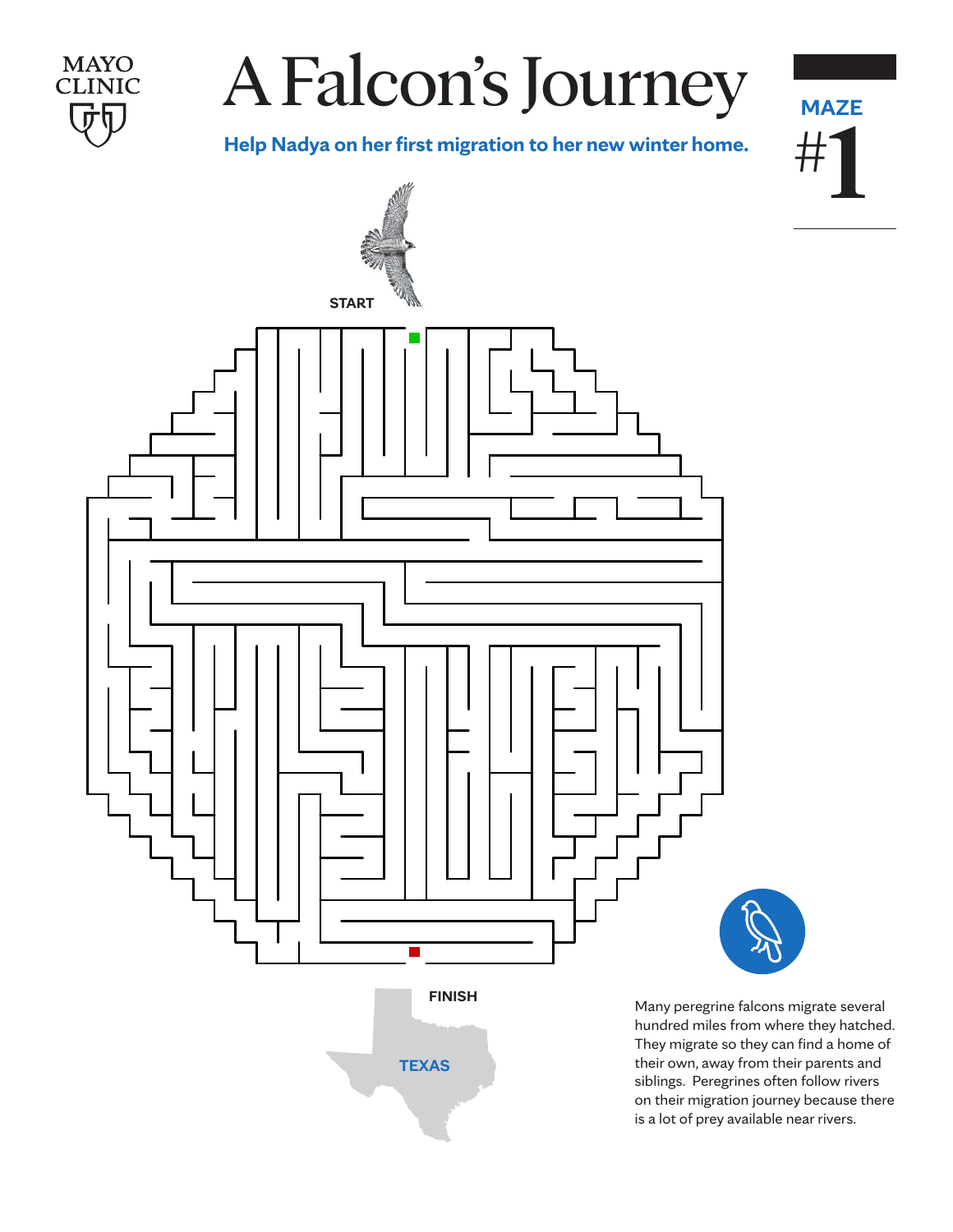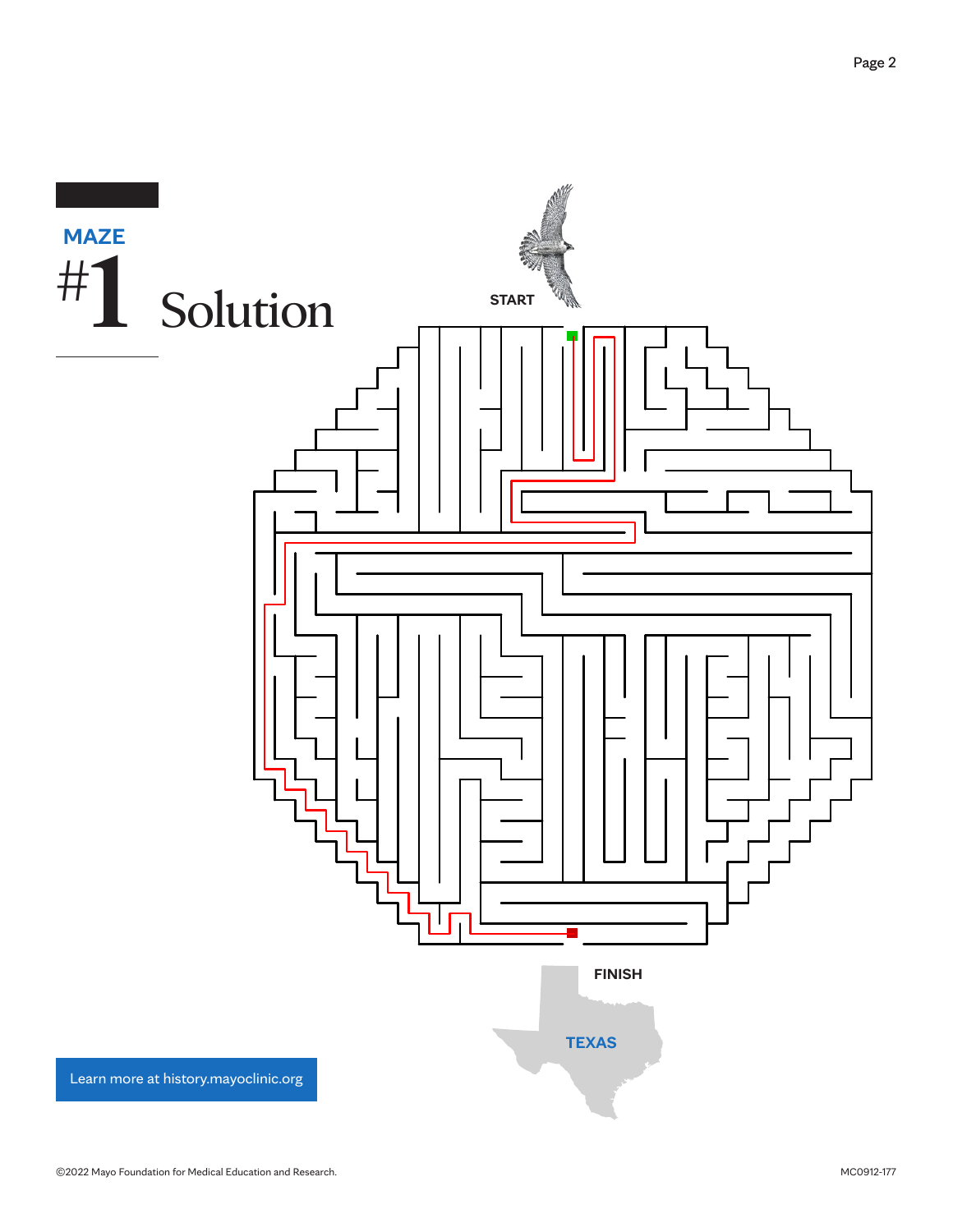

#### A Falcon's Journey -alcon's Journ

**MAZE**

**Help the peregrine find its way back home to Mayo Clinic.**

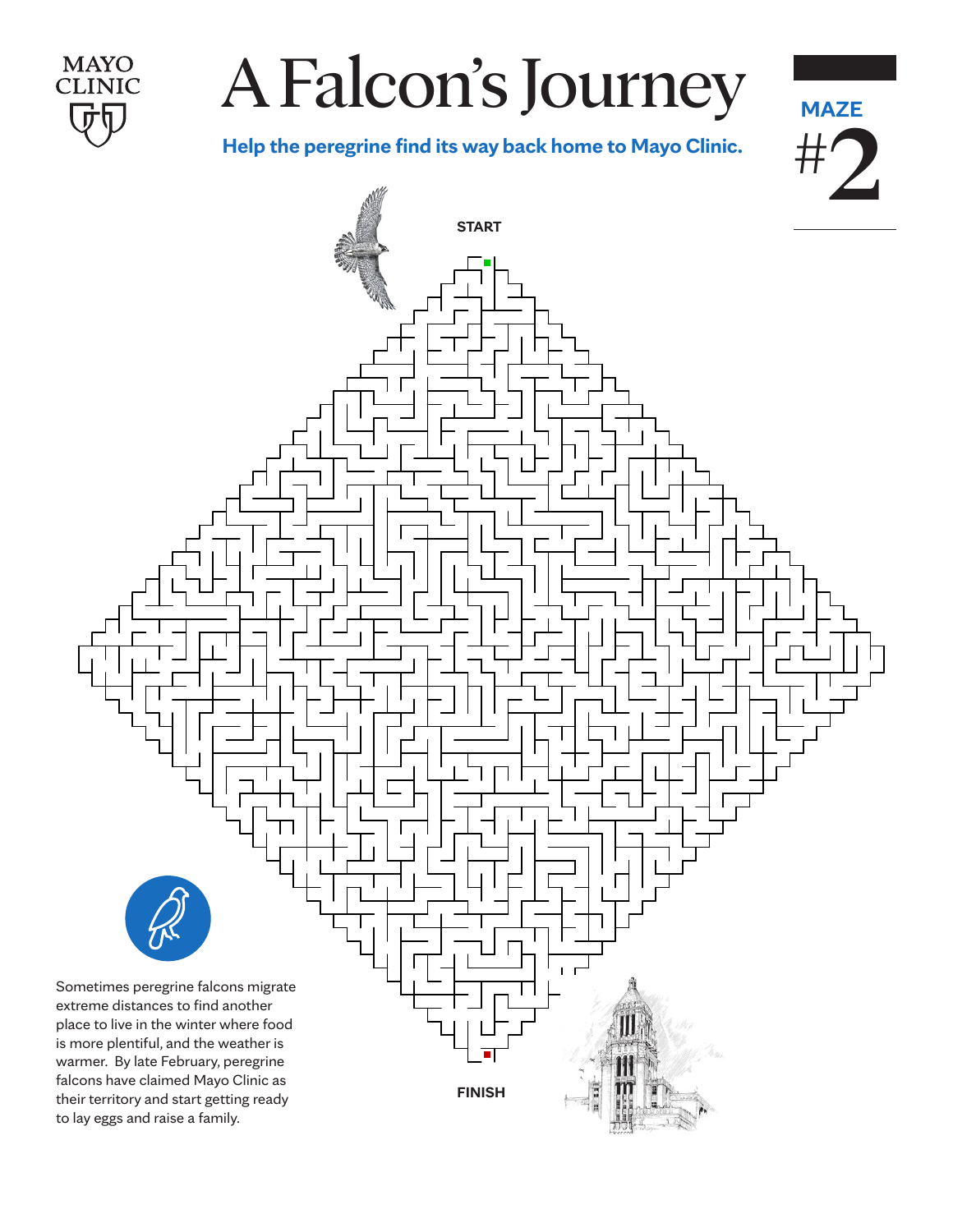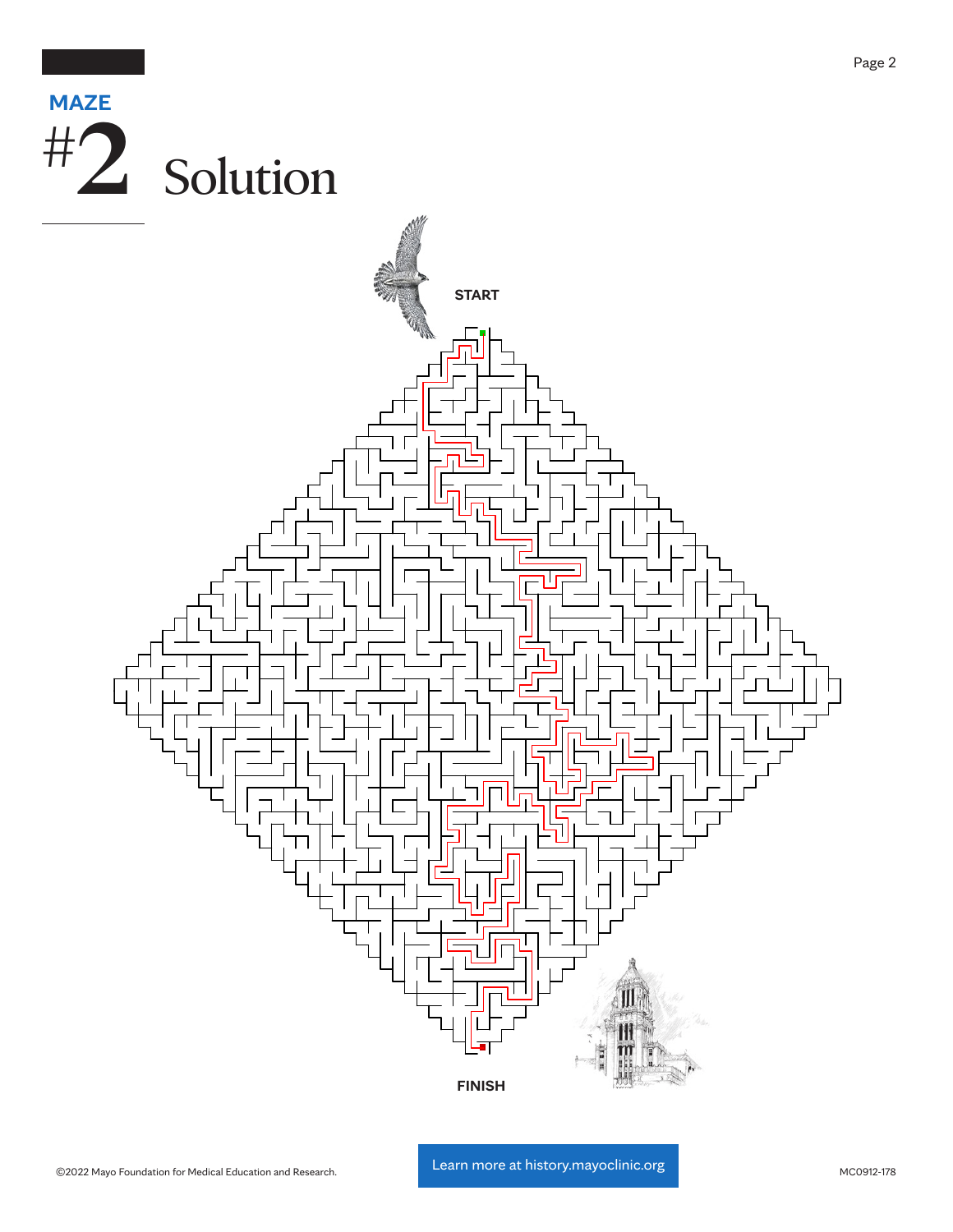

# A Falcon's Journey

**A Falcon's Journey Help Nadya on her first migration to her new winter home.**





**START**



They migrate so they can find a home of their own, away from their parents and siblings. Peregrines often follow rivers on their migration journey because there is a lot of prey available near rivers.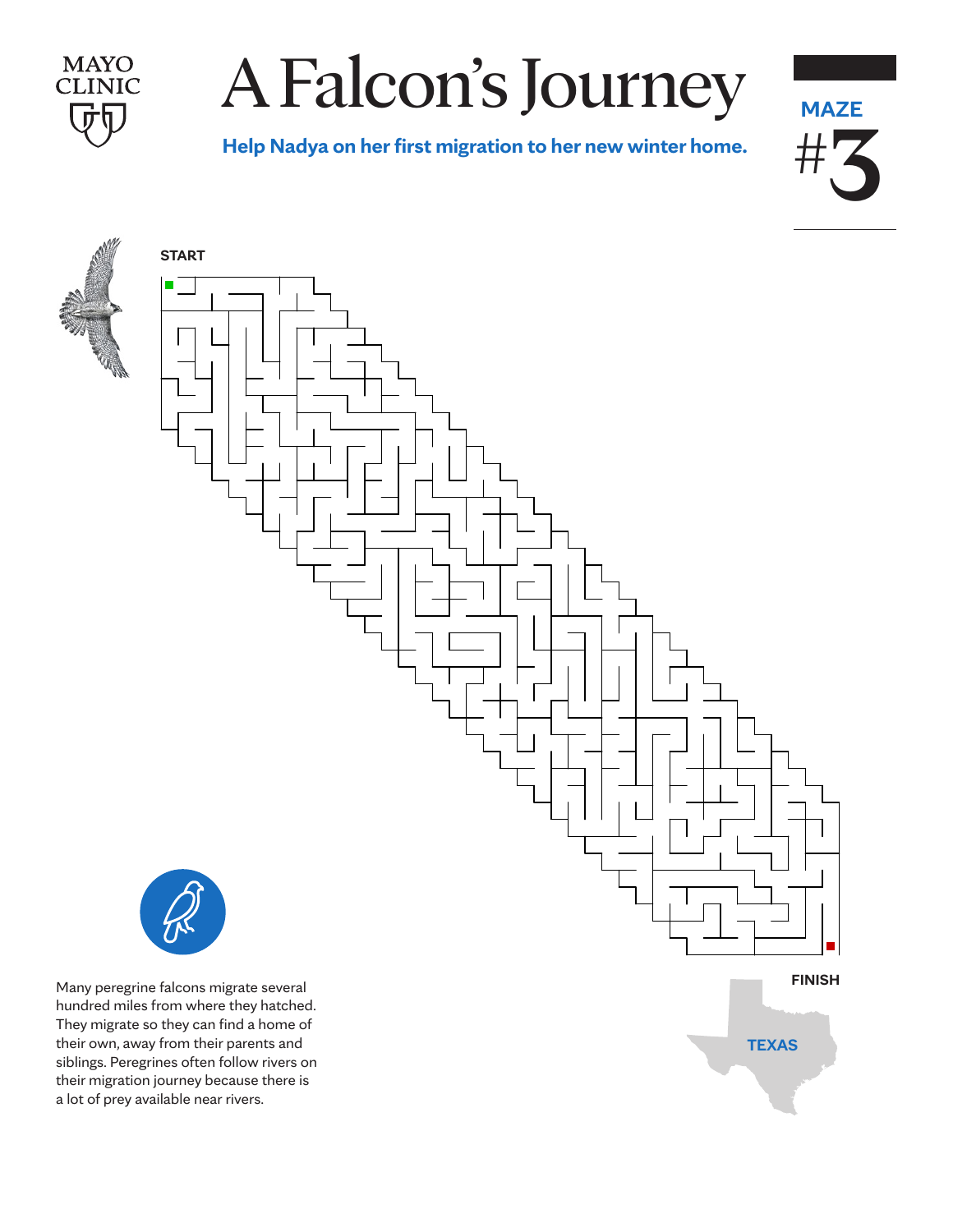



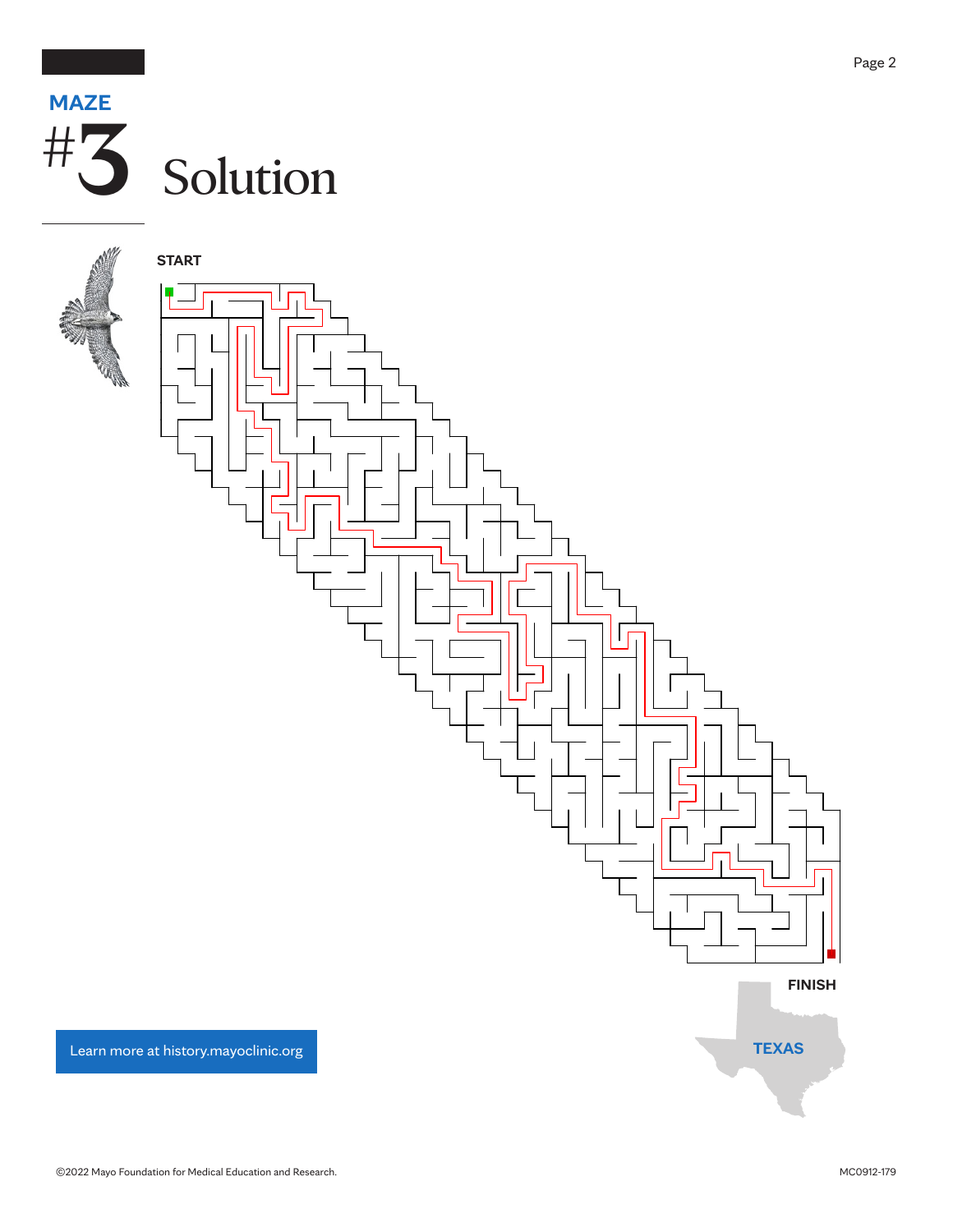



## What's on the Menu?

**Help the peregrine catch its next meal.**



Peregrine falcons are built for speed, sometimes flying over 200 miles an hour to catch their prey. Peregrines will sometimes circle high above their prey before going into a stoop or dive to catch their quarry, like pigeons, ducks and other types of birds. Despite their great speed, peregrines are not successful every time they go hunting.

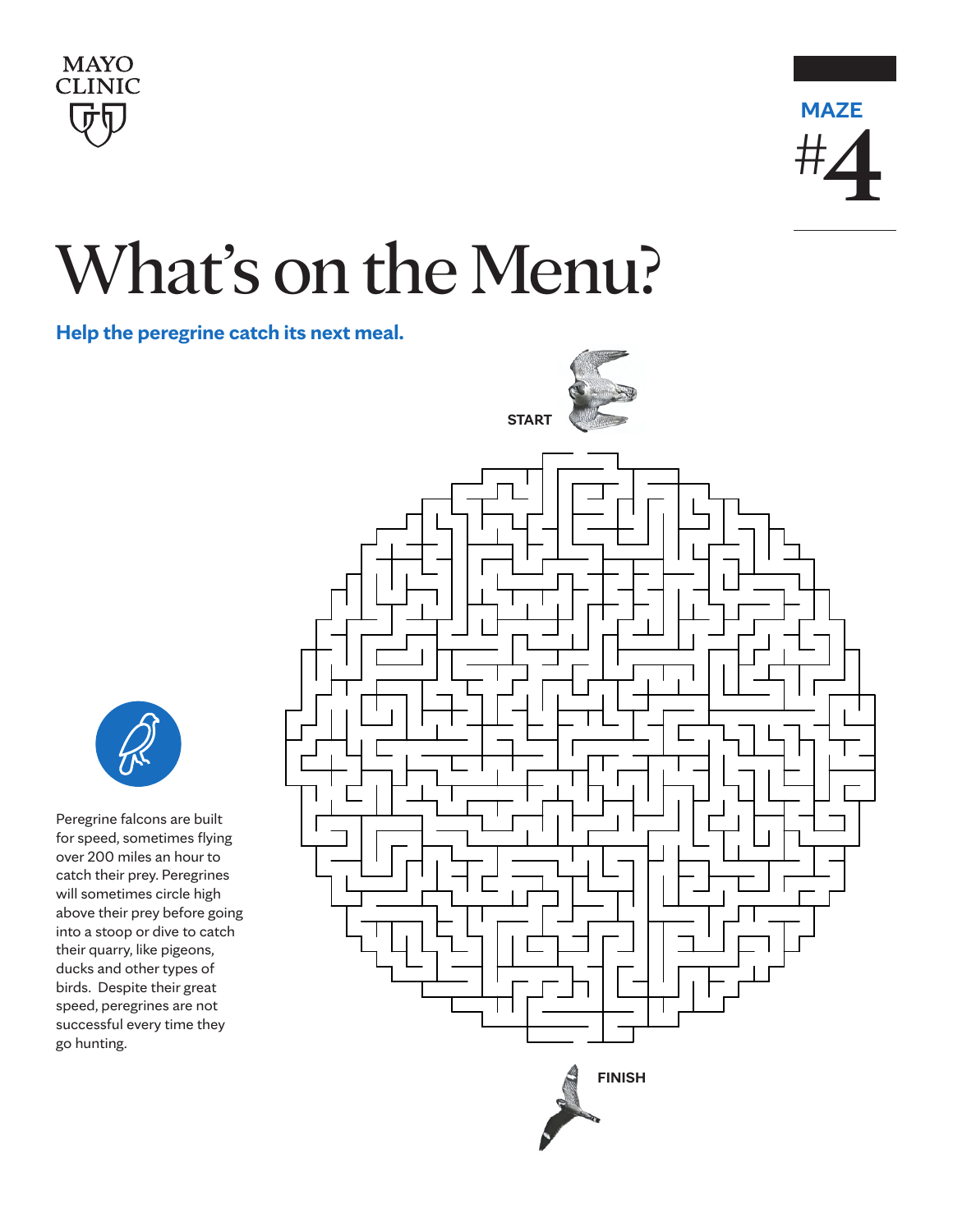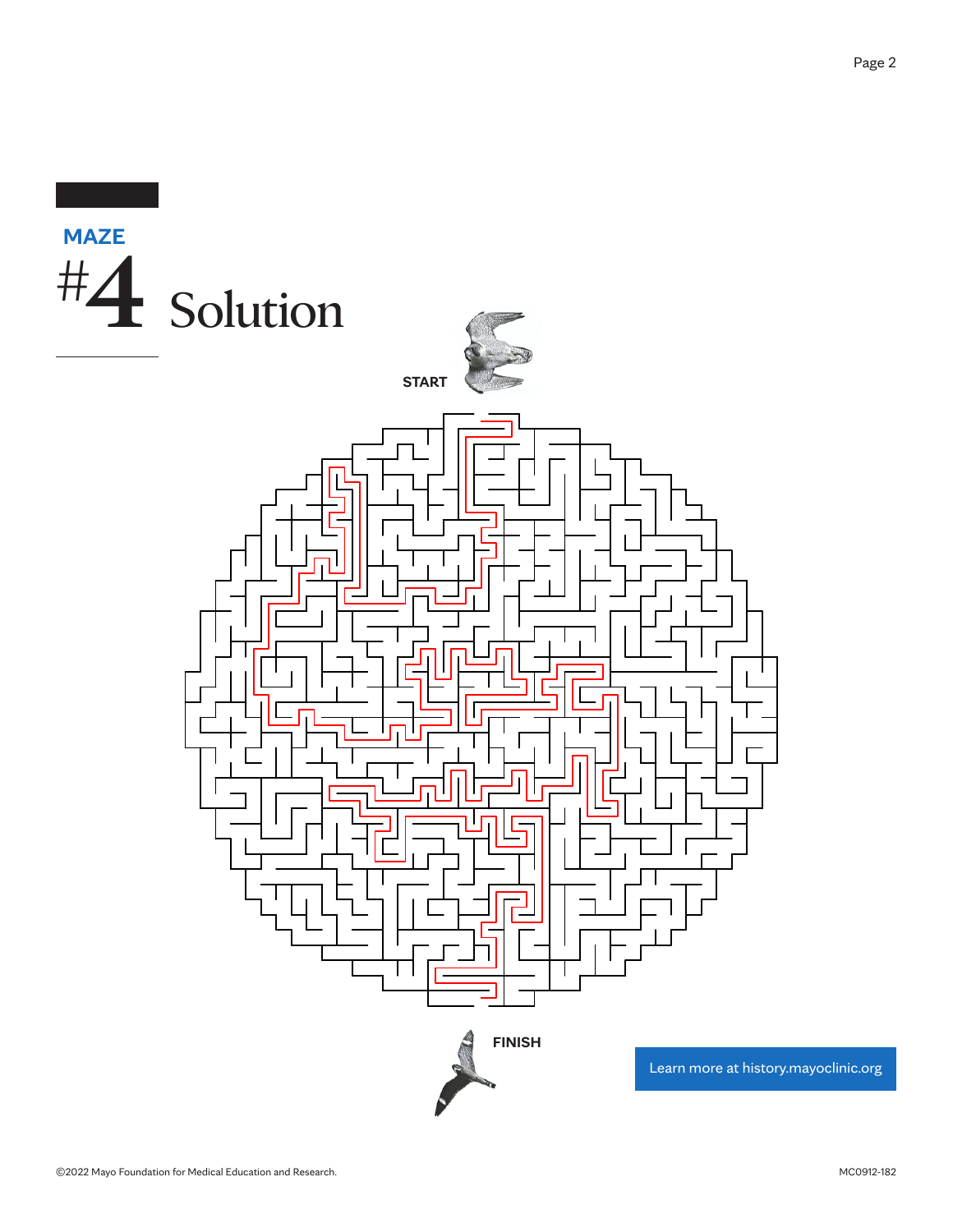



#### Help the Falcon Find a Home **Help the falcon find a home**

**Help the peregrine find a new territory to raise its family.**





Until they became endangered in the mid-1950's, most peregrine falcons chose their territory on top of a high cliff near rivers or oceans. Today, peregrine falcons may have a territory in the middle of a large city on a tall building, on the top of a smokestack at an energy plant or underneath a bridge crossing a river.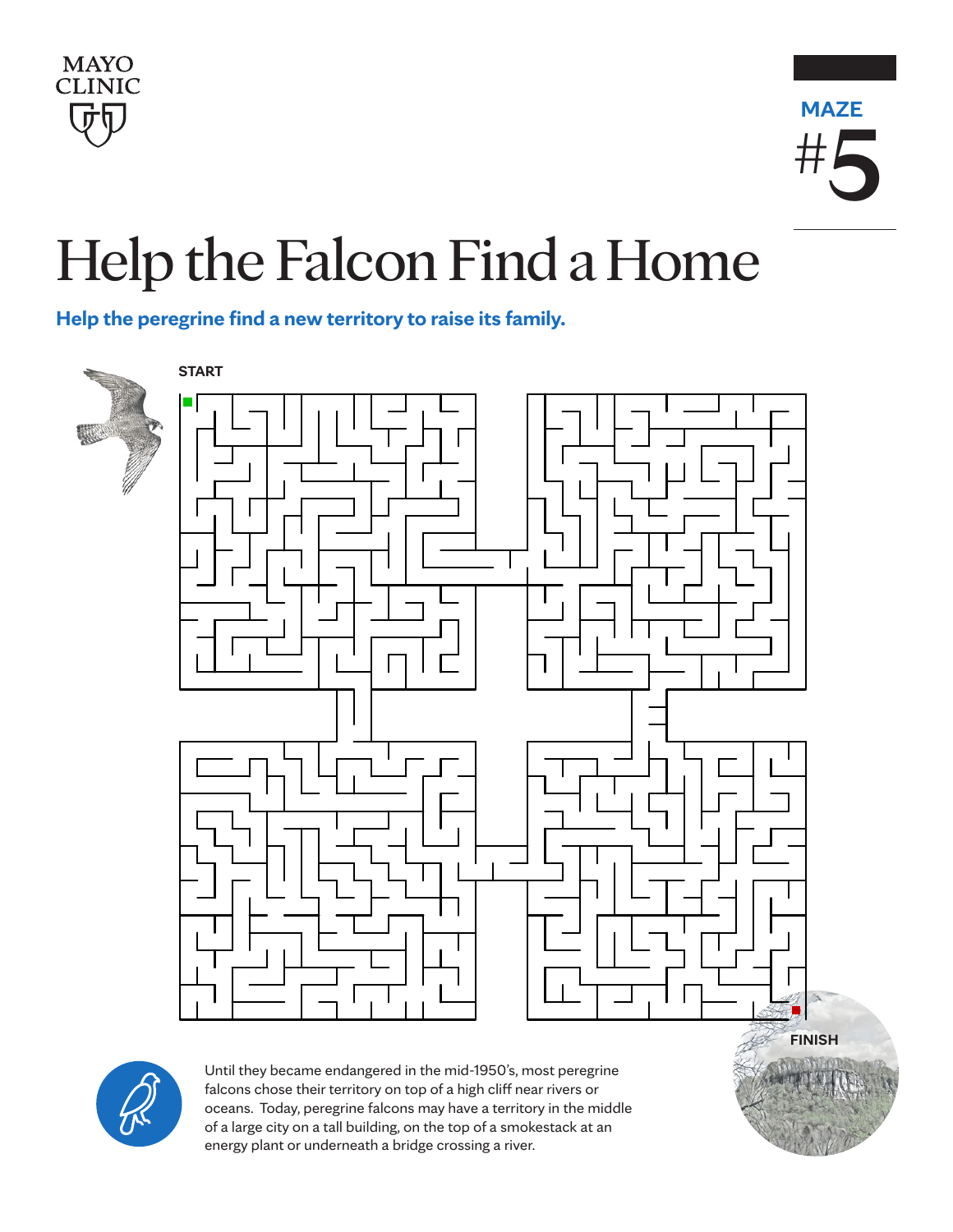



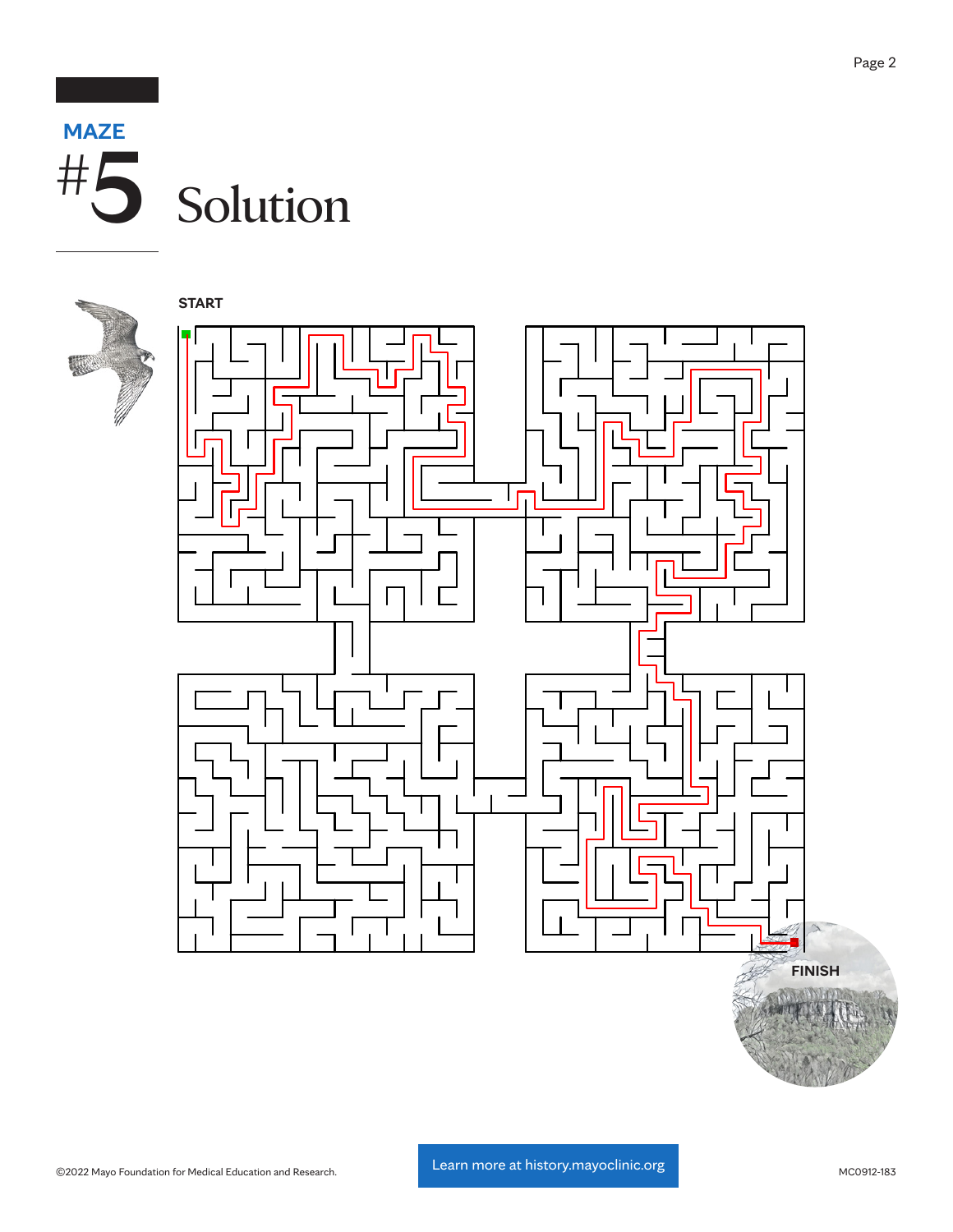**MAYO CLINIC** 

### What's on the Menu?

**Way to catch food for difficit. Help Orton find his way to catch food for dinner.**



Peregrine falcons typically eat other birds like pigeons, ducks and songbirds. They've been known to eat birds as small as hummingbirds or as large as cranes! Peregrines rarely eat mammals like rabbits and squirrels.

**FINISH**

**MAZE**

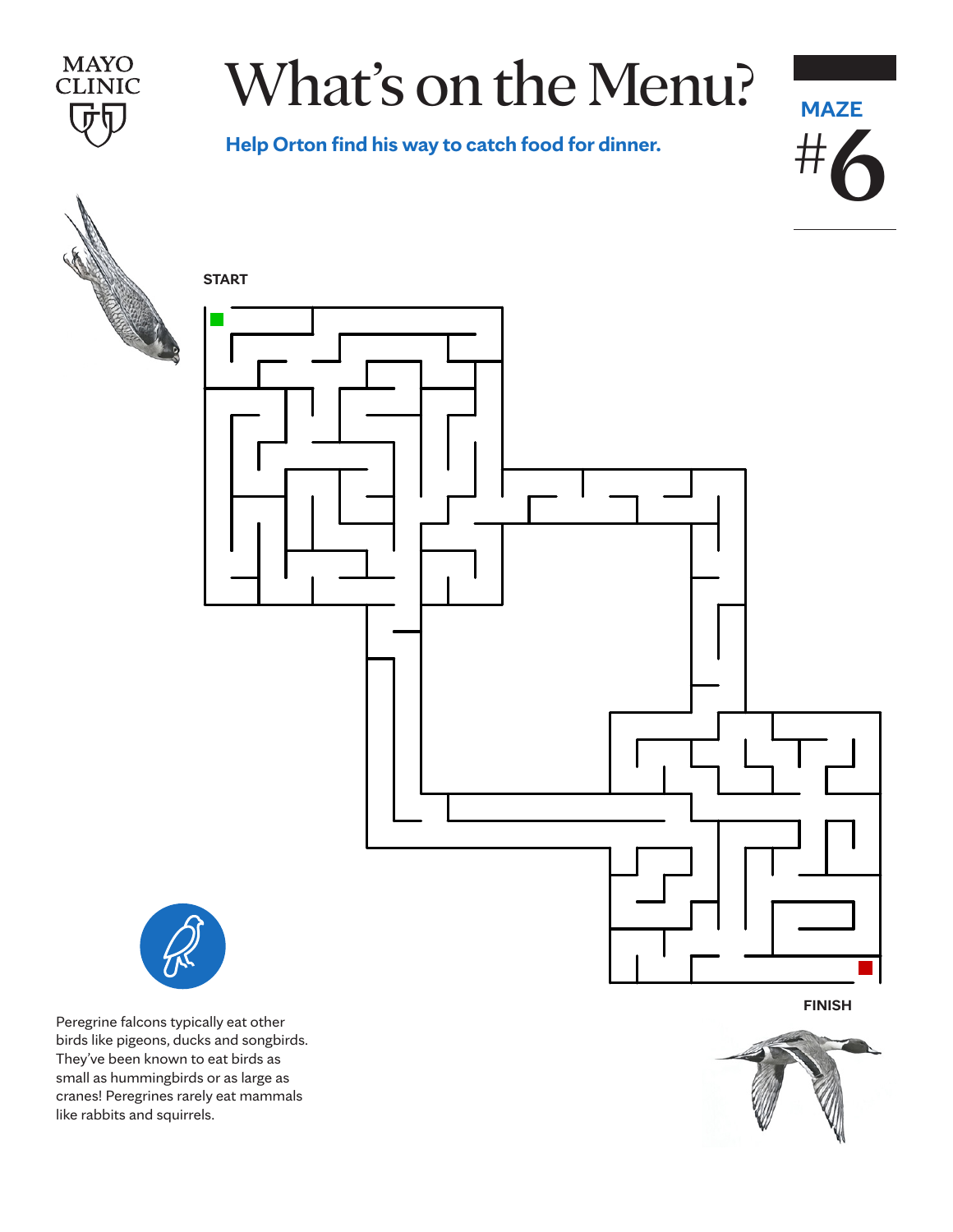